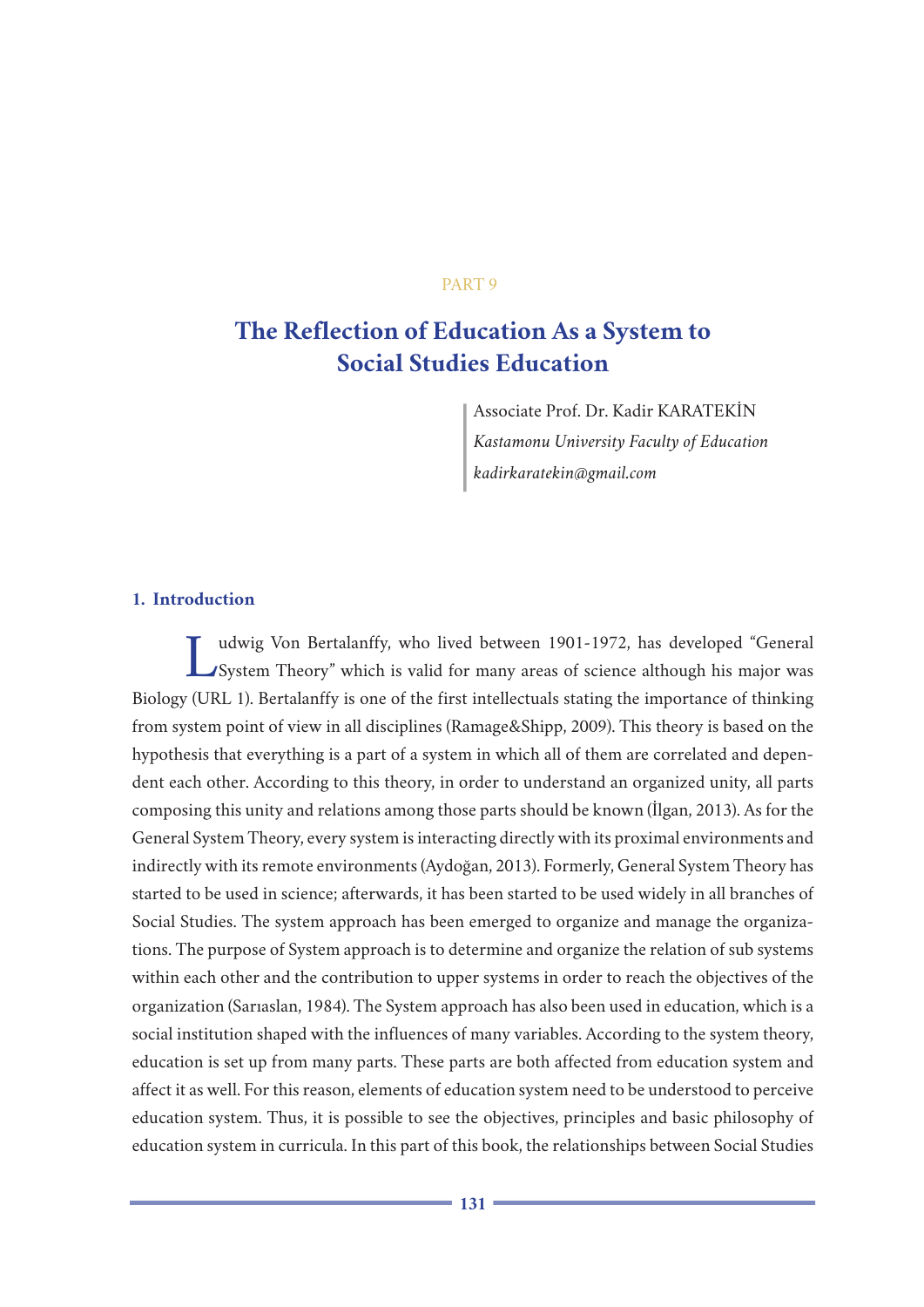course, an important part of Turkish education system, and education system are tried to be put forth. Primarily, the concept system is going to be emphasized.

#### **1.1. The Concept of System**

System is defined in Turkish Language Association's Grand Turkish Dictionary "An organization of methods to help receiving results" (URL 2), various definitions have been made for this term. In its plain meaning, it can be described as unity organized from elements related with each other (Ackoff, 1971). Sönmez (2010) described the system as a dynamic structure consisted of different and suitable elements to realize at least one aim. Başaran (1993) stated that not only living creatures show characteristics of system, but also objects that comprised of elements related each other and take input and transform into products can also be a system. Kaya (1984) expressed that system is consisted of smaller elements than its own body and it is a part of a bigger system than itself as well. Consequently system shows the structured and fixed relations between various elements and constructs a unity in this form (Marshall, 2009). However this unity represents total sum more than its elements (Çalık, 2013). The points come forward made in definitions of system can be summarized as:

- System follows certain methods for a certain objective.
- System is a unity consisted of elements.
- There is relation among system and elements.
- There is a frame that encircled the system.

Tortop et all (2007) characterized the elements that constructed the system as sub system and every system should have sub-system/systems; and stated that a unity without sub system cannot be described as system. Because like the development of sub-systems depends on the system, the operation of the system depends on the sub-systems and on the supply that they provide (Gürsel, 2012). For instance, education is a system, and it is in relation to the larger systems (state, society etc) that affect it. However there are also sub-systems of education. For example, schools are sub-systems of the education system. Therefore, each system functions as a sub-system of upper-systems, as well as having sub-systems that are gathered around for common objectives (Sezgin, 2013). It is compulsory to act systematically in a learning organization like school which is part of the education system. Because the concept system needs a deep understanding of the subside structure and transforms complexity into a meaningful integrity (Gürsel, 2008).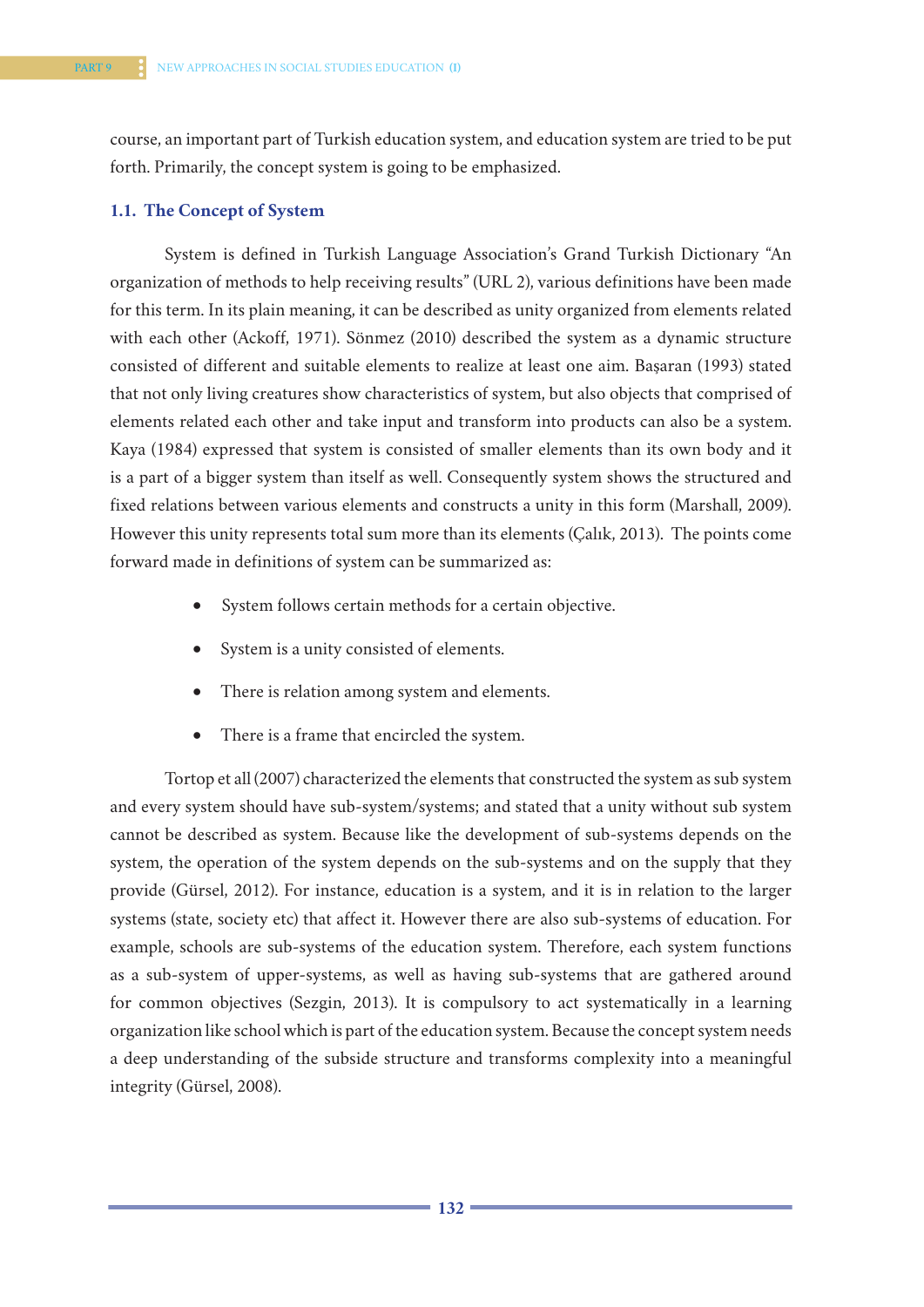#### **1.2. Types of System**

According to the General System Theory, systems are divided into two as: open and closed systems. The main reason for this distinction is the relationship between the system and the environment. If a system has a relation and interaction with the environment, this system is called as open system. If a system has closed itself against its surroundings, has no interaction and does not receive energy from its surroundings, such systems are then called closed systems. In closed systems, problems are tried to be solved within their own internal dynamics, not by taking an external input, and they focus on the internal elements (Buluç, 2010). Open systems need the environment to maintain their existence, but closed systems do not need environment because they are self-contained systems. Open systems are not static and they have dynamic structure which is open to development, change and growth, so they choose to adapt to their surroundings (Yalçınkaya, 2002). Supervisors working in open systems have to consider the expectations and constraints of the environment (Ada & Küçükali, 2016). With this feature, open systems are democratic systems at the same time.

Tortop et al. (2007) have summarized the functioning of an open system as follows:

"Open systems operate energy, information, materials and materials that they receive as input from the environment or from other systems in line with their aims, and transform them into goods and services in various forms and return them to the environment or other systems as output. The quality of the outputs aimed and the quality of the outputs obtained are evaluated by feedback. If there is a difference between the outputs obtained with the intended outputs, this difference are tried to be eliminated by making changes in the inputs of the system. "

The operation of the open system is given in Figure 1.



**Figure 1.** Katz and Kahn's Open System Model (Simplified from Katz & Kahn,1978).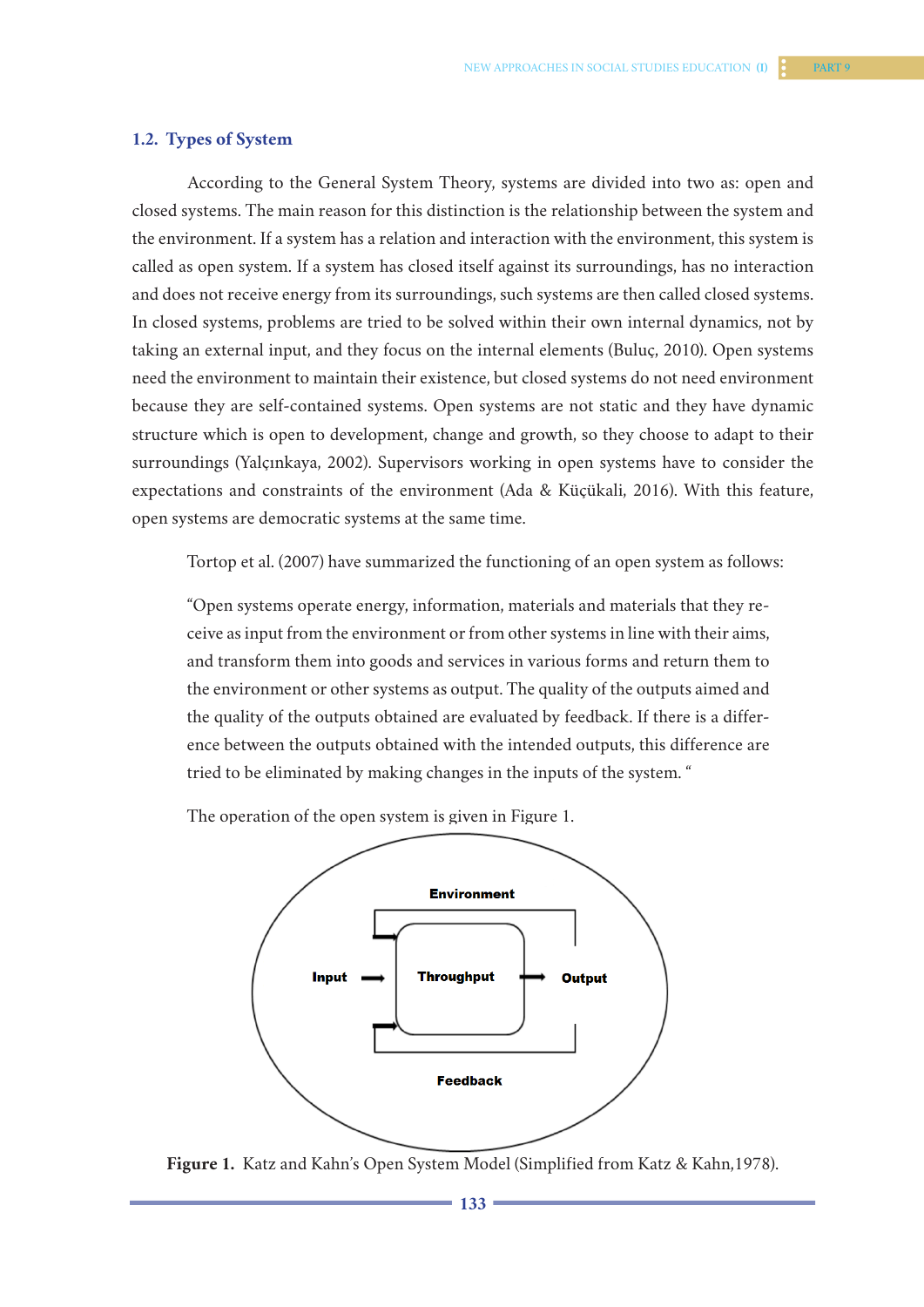#### **1.3. Education System**

The social unit constituted by education, which is a social institution, is called education system (Hesapcıoğlu, 1998). It is also possible to see the operation of the open system given above in the education system, too. Because of the intertwined relation of education and society, education functions as an open system. Education system established by the members of the society in order to meet the needs of the individuals and the social institutions and it has appeared due to the necessity. For this reason, they use each other's inputs and outputs (Hoşgörür & Taştan, 2012). In order to reach success in the education system, the relations between the above mentioned items of the open system should be revised continuously (Odabaşı, 1997) or entropy can occur. Entropy can be thought as the collapse of the system and it means that all the systems disappear as a result of a constant loss of energy (Aydoğan, 2013). Entropy occurs rarely in open systems, because open systems try to prevent entropy by receiving energy, information and material from their environment (Sezgin, 2013; Tortop et al.), however collapsing of closed systems is easier because they do not receive energy from environments. Griffin (1993) and Köni (1982) have shown the reasons for the entropy of a system as followings.

- 1. The organization does not work in line with its objectives
- 2. The constituent elements of the organization end the support and relations,
- 3. The internal balance of the organization is broken and can not perform its mission
- 4. Loss of the qualities of the organizational elements
- 5. Doing no re-structuring to eliminate negations in the organization (Adapted: Tortop et al, 2007)

There are some drawbacks to setting up the education systems as closed systems. The first drawback is taking the problems of the system independent from the environment, the other one is neglecting the sub-systems which provide information and as a result of that situation, feedback cannot be fulfilled for the education system (Bursalıoğlu, 1970). Therefore, more entropy is observed in closed systems.

The operation of an open system includes 5 basic elements. These are input, processing, output, feedback and environment. Since education is an open system, all these elements are also seen in the education system. For this reason, these elements must serve the objectives of the education system. The most basic aim of the education system is to "intentionally change the behaviour of the individual through his or her own experience" (Ertürk, 1972). It can be said that the education system works well as long as the input of the education system, the process, the output, the feedback and the environment contribute to the formation of these intended behaviours. Now these elements will be briefly mentioned.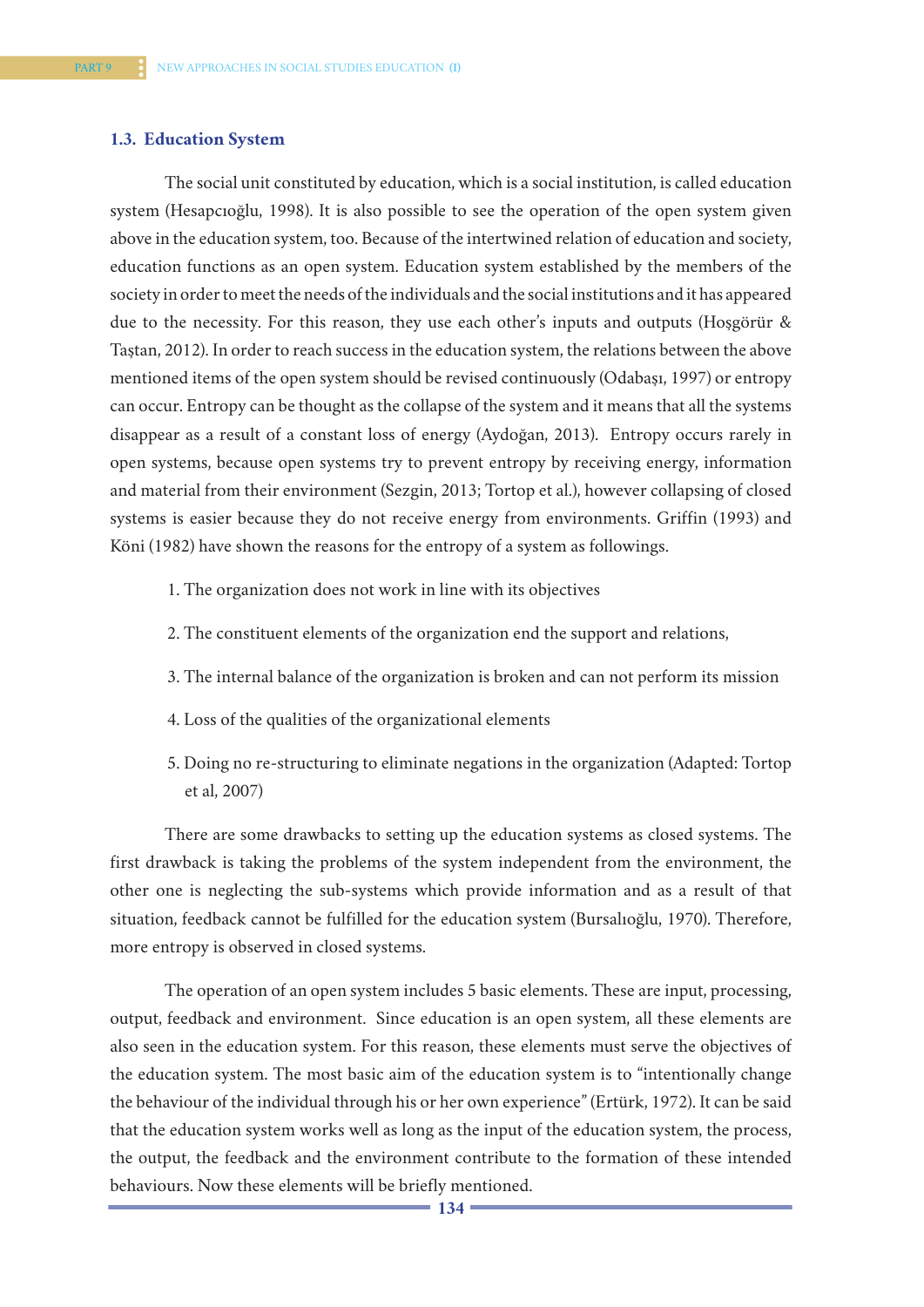**Input:** The most basic feature of an open system is that it receives energy from its environment. The energy is called as input. Inputs may change depending on the system's features. However, if inputs are not suitable for the objectives of the system, the desired outputs will not be reached. In social systems such as education, human resource, information, capital, time, tools and equipment are used as input. Classes, books, computers, teaching materials, teachers and students are important inputs for schools (Hoy & Miskel, 2010). Also, the output of a system can be an input to the same system. For example, pre-service teachers are outputs of the system when they are studying in the institutions that educate teachers; then they may be the input of the system after they become teachers. Inputs must be of such a feature that the desired quantities and qualities do not disrupt the programmed balance of the system. The opposite situation leads to entropy (Sönmez, 2010 b).

**Process:** It is an activity of transforming what the system receives as inputs to realize its objectives, both for itself and for other systems. The process is an element of a system in which inputs are processed, formed, reconstructed in the direction with the targets, that is, and bringing to the desired product state. Process in education system can be described as where inputs and educational activities to serve in the realization of educational objectives are transformed into functional ones, where production of desired behaviour in education is made (Filiz, 2011). Sönmez (2010a) stated that in order to equip students with desired behaviours in the education system, all activities must be carried out in the process part and listed the operations in the education system in the following order:

- 1. Unit order and quality
- 2. Reinforcement, feedback, correction and clue
- 3. Student participation
- 4. Tools and equipment
- 5. Learning, teaching strategies, methods and techniques
- 6. Mental processes
- 7. Teacher
- 8. Physical conditions of the teaching environment
- 9. Time
- 10. Love
- 11. Evaluation for formation and training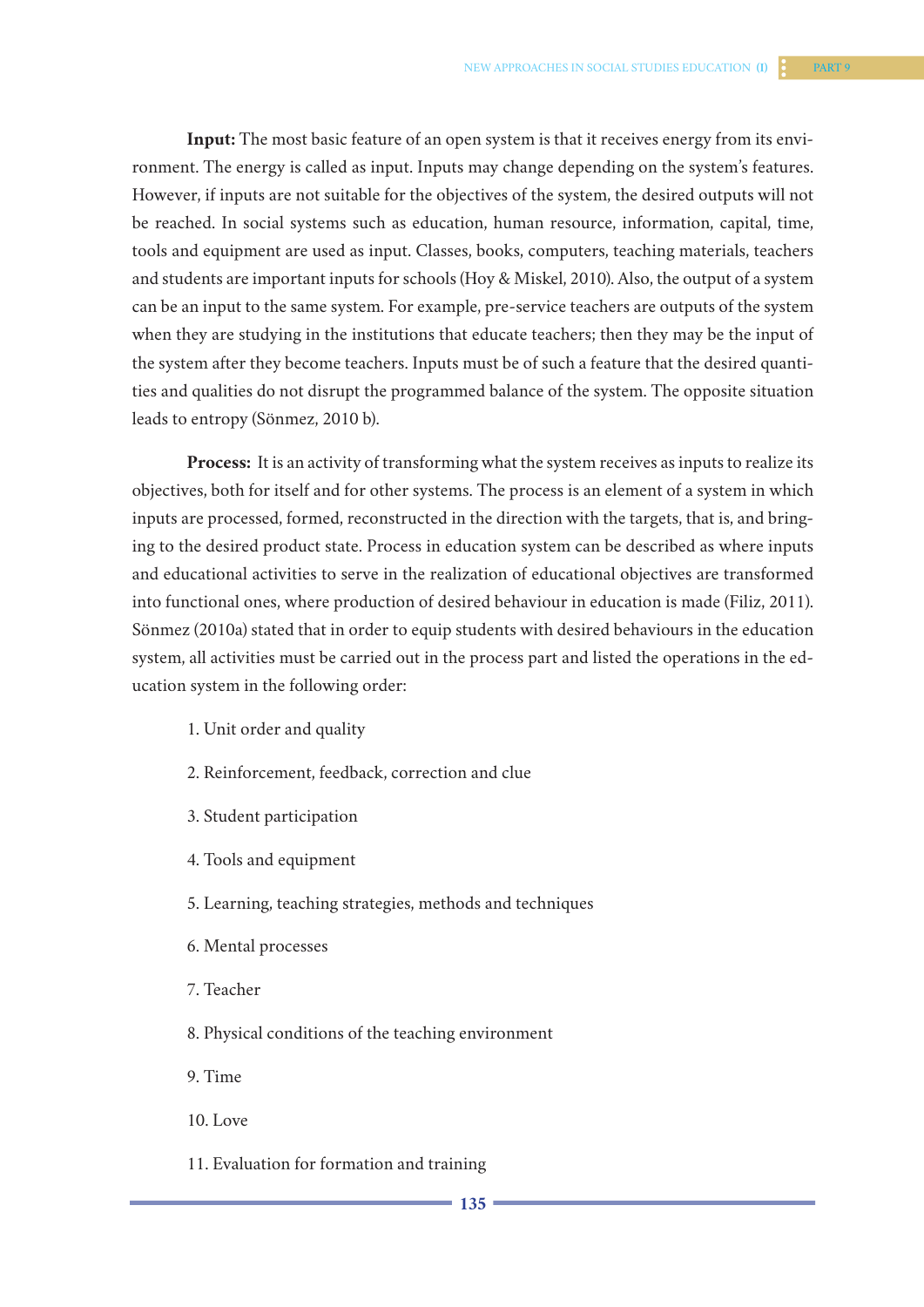**Output:** As a result of the operation process, inputs are transformed into a product. The outputs may vary according to the objectives of the system. The most important output of the education system is qualified human power. The functions of education as a social open system are the important outputs of this system. These:

- Providing societal socialization
- Transferring cultural heritage
- Political function
- Economic function
- Changing and transforming society
- Individual Assistance (Hoşgörür & Taştan, 2012).

**Feedback:** It is an open system process that informs to what extent the system has reached its pre-determined objectives, shows the failing aspects of the system and establishes the qualification of the relationship between the system and the subsystems. Schools, which are a sub-system of the education system, have two types of feedback. The former one is the "internal auditing and protective mechanisms"; the latter is the "external auditing and protective mechanisms" that supervise the entire system. That headmaster's supervising the classes, the teachers' examining the pupils and examinations that reveal the success of the courses can given as examples for the former; supervision of schools by the inspectors and examinations that show the success of the school can be given as example for the latter (Şahin, 2013). Feedbacks are the information about the system to help correcting the system itself (Hoy & Miskel, 2010).

**Environment:** It refers to the setting in which an open system receives energy apart from its sub systems is called as environment. Open systems cannot survive without the environment. For this reason, these systems are in constant interaction with their environments. When systems begin to close themselves to their environments, their energy is reduced. As for the education system, it has a very wide range of environment in which it interacts and receives input. For example, the society, technological conditions, the parents and the socioeconomic situation in which the schools are located are the environmental conditions that directly affect the education system today. While the environment provides inputs to school such as student, material, energy, information and cultural values; the school provides educated people and information to the environment, that is, schools as social system take inputs from their environments and transform them into educational services and again present them to their environments (Sezgin, 2013).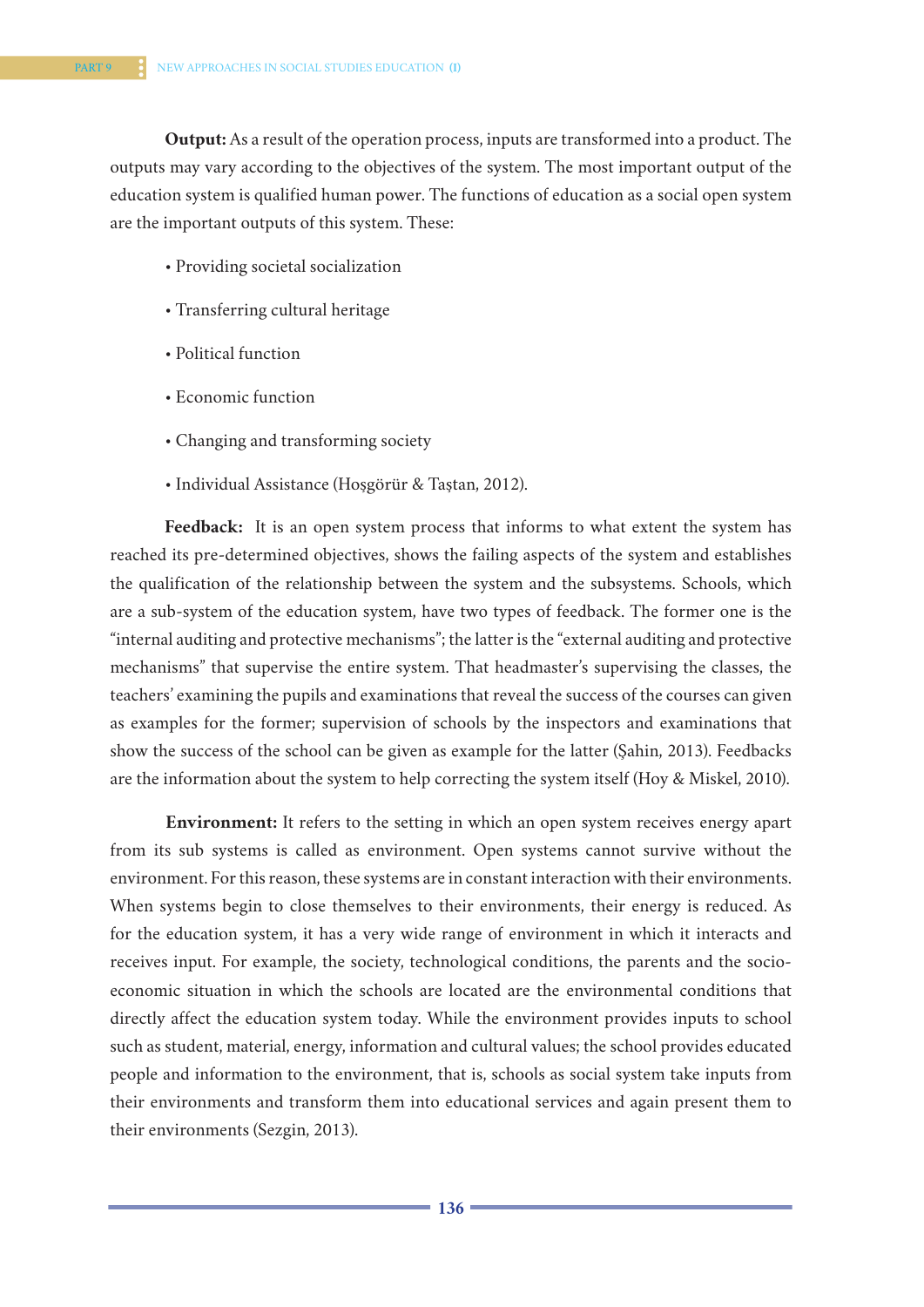The education system explained in detail as an open system above is presented in this section in relation to Social Studies education.

# **Investigation of Education As Open System Within The Scope Of Social Studies Course**

Ornstein & Hunkins (1993) defined the education program as an action plan involving the strategies used in achieving the desired goals and objectives. Saylor, Alexander and Lewis (1981) stated that the education program is an organized list of educational intentions. Therefore, it is possible to see the objectives and intentions that are expected from education in the curriculum. As a matter of fact, reflections of the Turkish education system on Social Studies education are seen firstly in the General Objectives of Turkish National Education. The New Social Studies Curriculum will be put into action gradually from the 2017-2018 Academic Year with the approval numbered 75 and dated 17.07.2017. The expression at the beginning of the general objective section of the new Social Studies curriculum *"The general objectives of the Social Studies Curriculum are expressed in accordance with the General Objectives and Basic Principles of Turkish National Education as a part of National Education Basic Law numbered 1739 as follows:"* has directly linked the general objectives and basic principles of Turkish National Education to the general objectives of the Social Studies curriculum. According to the 1st and 2nd article of the National Education Basic Law numbered 1739; the general aim of Turkish National Education,

All members of the Turkish Nation,

1. To be raised as loyal to Atatürk reforms and principles and Atatürk nationalism, which finds its expression in Constitution; as citizen who internalize, protect and develop national, moral, human, spiritual and cultural values of Turkish Nation; educated being aware of their duties and responsibilities towards the Republic of Turkey, which is a democratic, secular and social law state based on human rights and basic principles at the beginning part of the Constitution, love their family, country, nation and always try to glorify them;

2. To raise them as individual who has a developed personality and character in a balanced and healthy way with respect to body, mind, morality, soul and emotion, a free and scientific thinking ability, has a wide world view, respects human rights, values personality and enterprise, creative, productive people "(URL 4).

It is considered that Social Studies course realizes the general purpose of the Turkish National Education given above with 18 general purposes as an input of the education system. The general objective of Turkish National Education explains the ideal and desirable type of citizen expected from Turkish Education System. This task has been mostly carried out by Social Studies course in primary and secondary school. Accordingly, it is the responsibility of Social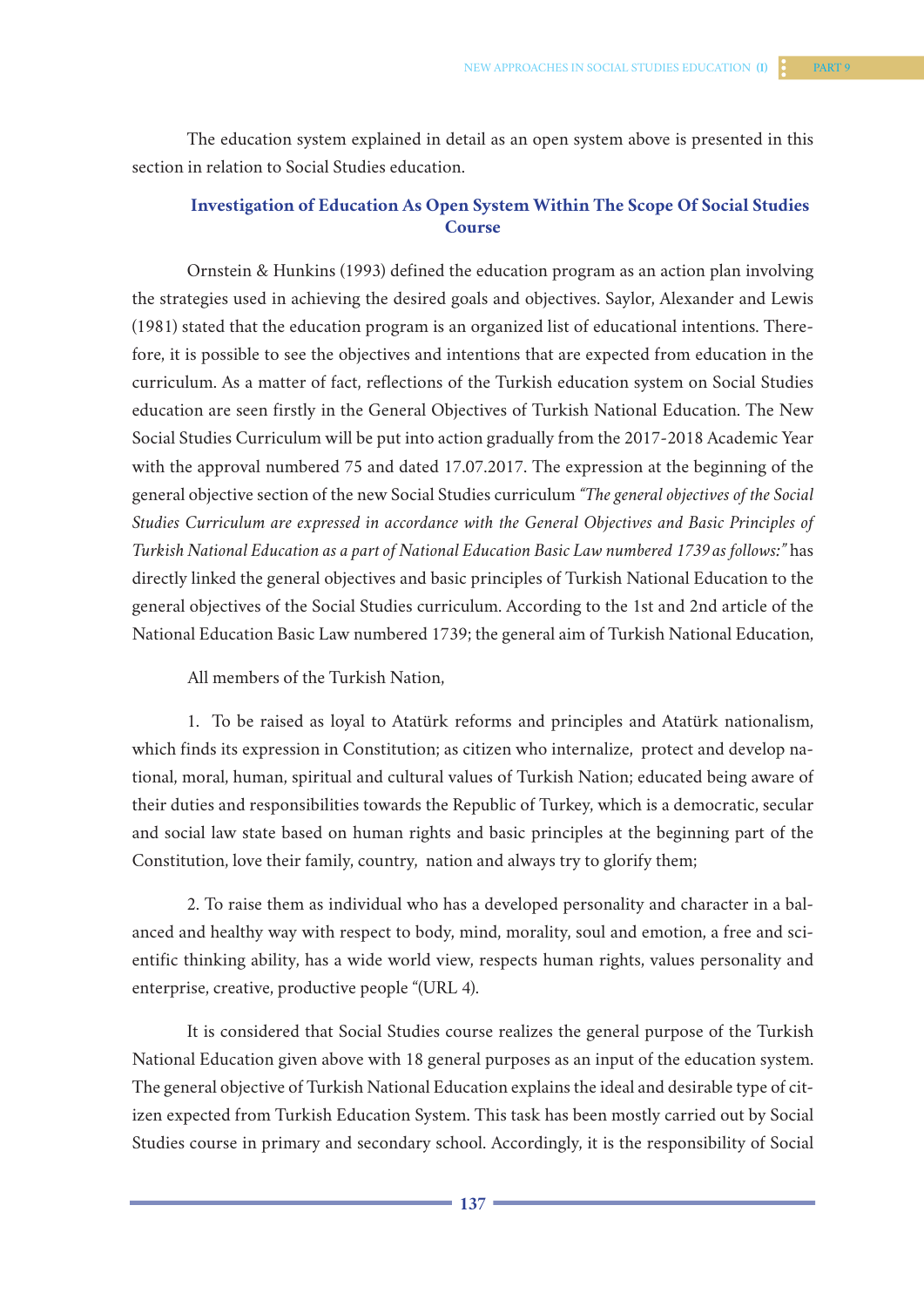Studies lesson to raise students who are important input of the education system as citizens mentioned in the general aims of Turkish National Education.

Turkey, a candidate state to European Union, aims to heighten the education system to the standards of the European countries within preparation for entering the European Union and has realized some projects for this purpose (Şişman, 2010). One of these projects is the Turkish Proficiency Framework (TPF). Turkey Proficiency Framework; designed to be compatible with the European Proficiency Framework; refers to the national qualifications framework that demonstrates all the qualifications that are gained through vocational, general and academic education and training programs, including primary, secondary and higher education, and other learning paths (URL 5). One of the innovations in the Social Studies curriculum is that TPF will be implemented in the program. The TPF has been added to the Social Studies curriculum as the main competencies that must be acquired. These competencies are:

- Communication in Mother Tongue
- Communication in Foreign Languages
- Mathematical Competence and Competencies in Science / Technology
- Digital Competence
- Learning to learn
- Social and Citizenship Proficiency
- Perception of Taking Initiative and Entrepreneurship

• Cultural Awareness and Expression (URL 6), however, no information is available on how these competencies are not associated with the achievements of the program and how these competences (especially communication in mother tongue, foreign language communication) can be gained.

With general purpose of the Social Studies course *"To demonstrate sensitivity to the issues that concern the country and world by bearing the awareness that he/she is a part of humankind"*, students are aimed to become a world citizen (URL 6). This general purpose of the Social Studies course is mainly realized by the "global connections" learning area. It is aimed to educate Turkish citizens who are active and responsible, who can follow the agenda of developing world with the learning field of global connections and produce solutions to the problems they are facing. However, Şahin, Şahin & Yildiz (2016) have found that Social Studies education program does not reflect as much as the selected texts, in-class activities and evaluation processes even if the aim is to educate the citizens of the world citizens as a result of the studies with pre-service Social Studies teacher.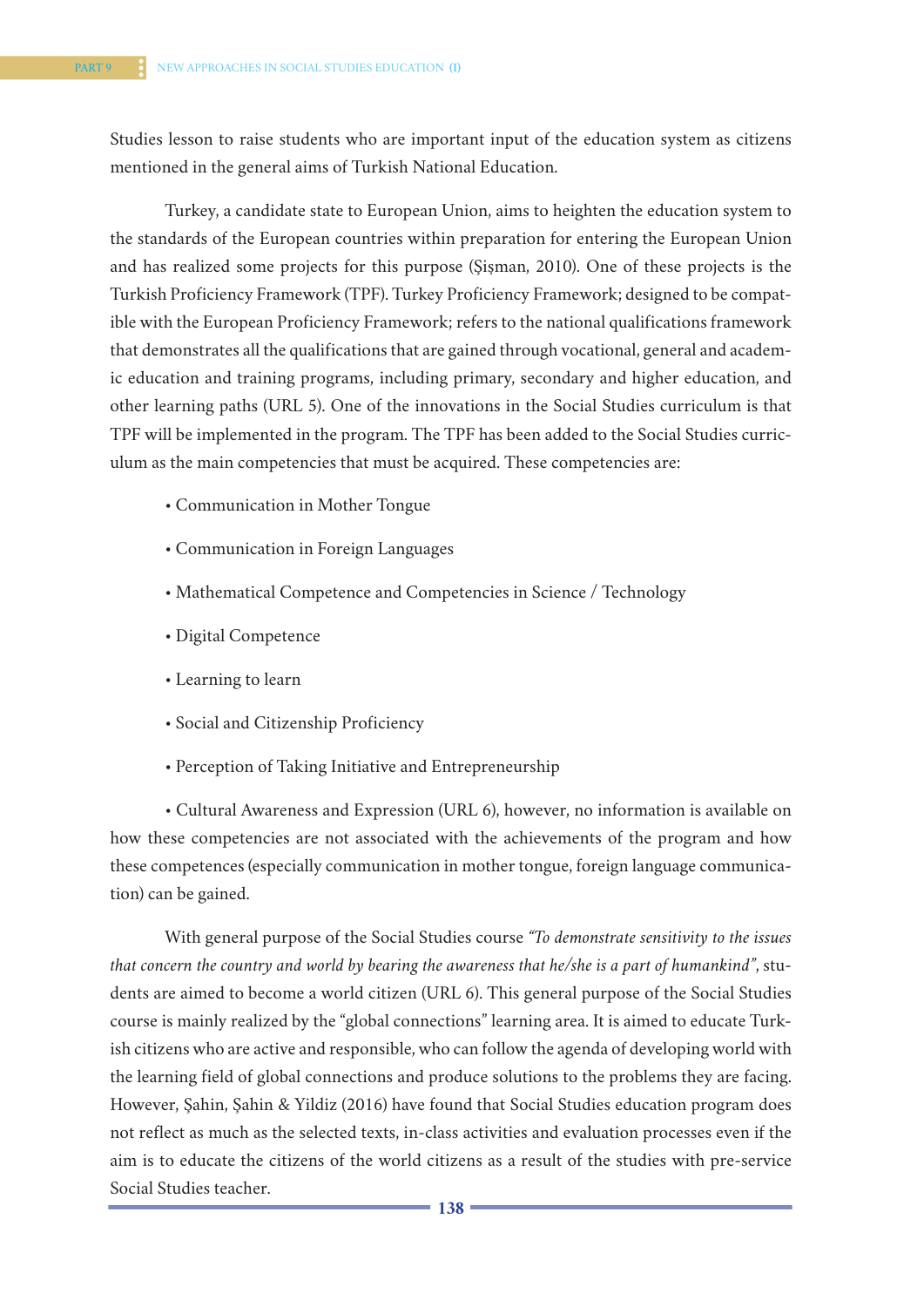Among the functions of the education system, the social function holds the first place. The social function of education is to educate individuals who are compatible with the society to ensure and sustain the continuity of society. To accomplish this function:

- Cultural heritage of the society is transferred to the students:
- Socialization of students is ensured:

• Individuals are raised to develop the culture of society (Fidan & Erden, 1998). Thus, individual displays the expected behaviour pattern from him/her and becomes a successful member of in the society and integrating with the culture in which he/she lives (Yanıklar, 2010). Turkish education system fulfils this function of education through Social Studies course because one of the basic principles of teaching Social Studies is "enculturation". Each society introduces its own culture to young members and tries to develop the existing culture. Thus socialization of younger generation is ensured (Safran, 2008). It is aimed to gain the social function of education with the objectives in the "individual and society" and "culture and heritage" learning areas in the Social Studies course. Examples of these gains include:

**SB.4.2.2.** The student gives examples by investigating the elements reflecting the national culture in the family and his/her surroundings.

**SB.5.2.4**. The student analyses the role of the cultural elements in people's living together.

**SB.6.1.2.** The student analyses the influence of social, cultural and historical ties in the development of the individual and social cohesion.

One of the functions of the education system is political function. One of the most important political function of education is to raise citizens who are abiding by the Constitution. This function is realized by teaching the students the current political system and accepting its legitimacy and taking part in the task of protecting it (Gelişli, 2011). The other political function of education, the "democracy education principle" which is the basic principle of National Education is expressed in Article 11 of Basic Law of National Education No. 1739, as follows: *"Democracy consciousness that citizens should possess for the realization and continuation of a strong and stable, free and democratic society order; knowledge, understanding and behaviour belonging to the country management and respect to the spiritual values are tried to be gained and improved the by the students in all types of educational activities; however political and ideological suggestions contrary to Atatürk's nationalism, which finds expression in the Constitution and interference with the daily political events and debates of this manner are not permitted in educational institutions"* (URL 4). According to this principle, educational institutions have important responsibilities for the de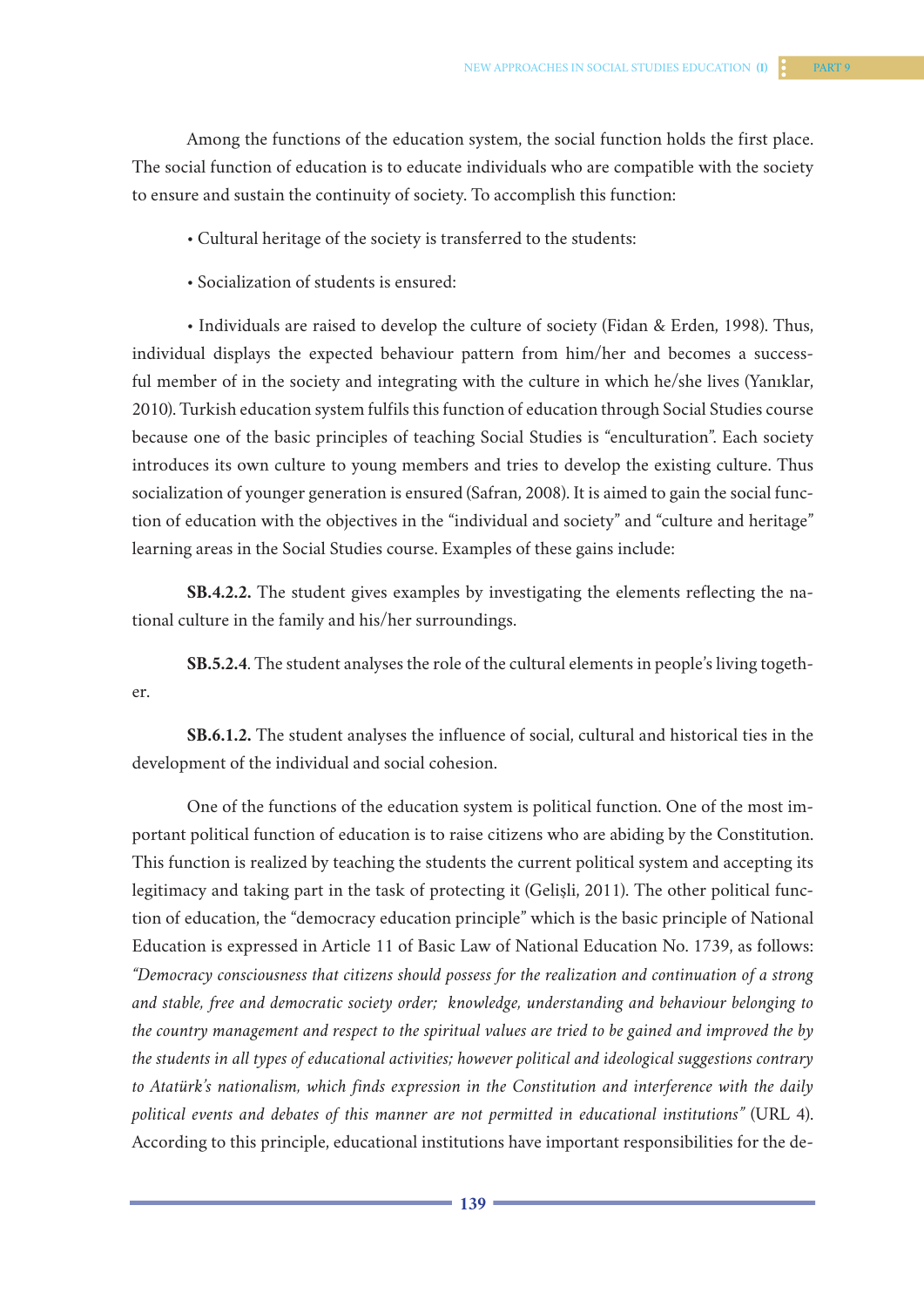velopment and continuity of the democratic system. The education system has encumbered this responsibility into Social Studies classes in primary and secondary schools. The basic aim of Social Studies is the citizenship education (Doğanay, 2008). Citizenship education is an awareness of the rights and responsibilities of an individual through education. The Social Studies course in line with its nature has been a citizenship education course. As a matter of fact, the first tradition of Social Studies is the social information as a transferring of citizenship. The primary purpose this approach is to make citizens become loyal citizens of the state. The main objectives of the transferring of citizenship include developing a reasonable patriotism, developing a basic understanding of the values, institutions and practices of the member state, forming responsible citizenship, promoting active democratic participation and demonstrating the attitudes, behaviours and competences necessary to develop good relations with other people (Barr, Barth & Shermis, 2013). Although Güven (2011) states that teachers should be equipped with sufficient knowledge and skills in order to raise good citizens both found its expression in the mission of primary education and Social Studies course; Gürel (2016) have found that majority of primary school teachers, some of Social Studies teachers did not consider themselves sufficient in terms of citizenship education.

Another function that the education system reflects on Social Studies education is the economic function. The basis of development is well-trained human power. According to the 3rd article of the National Education Basic Law numbered 1739; The general aim of the Turkish National Education is to prepare all the members of the Turkish Nation by *"developing their interest, ability and ability and acquiring the necessary knowledge, skills, attitudes and behaviour together and providing them with a profession to make themselves happy and contribute to the happiness of the society"* (URL 4). In order to realize this general objective, with Social Studies course curriculum students are aimed learn the characteristics of the professions that they are interested in by recognizing the professions in the field of production, distribution and consumption. The acquisition **SB.6.5.6.** in the Social Studies curriculum "Student searches for personality traits, skills and training processes the professions that interest he/she interested in" (URL 6). For example, among the economic functions of the education system, individuals are conscious consumers. A conscious consumer contributes both to the economy of the country and to the conservation of limited natural resources. The acquisitions in the field of production, distribution and consumption of the Social Studies teaching program contributes to this economic function of education. Examples of these acquisitions include;

**"SB.4.5.3** Student demonstrates conscious consumer behaviour as a responsible individual",

**"SB.5.5.5.** Student uses his/her rights as a conscious consumer. ".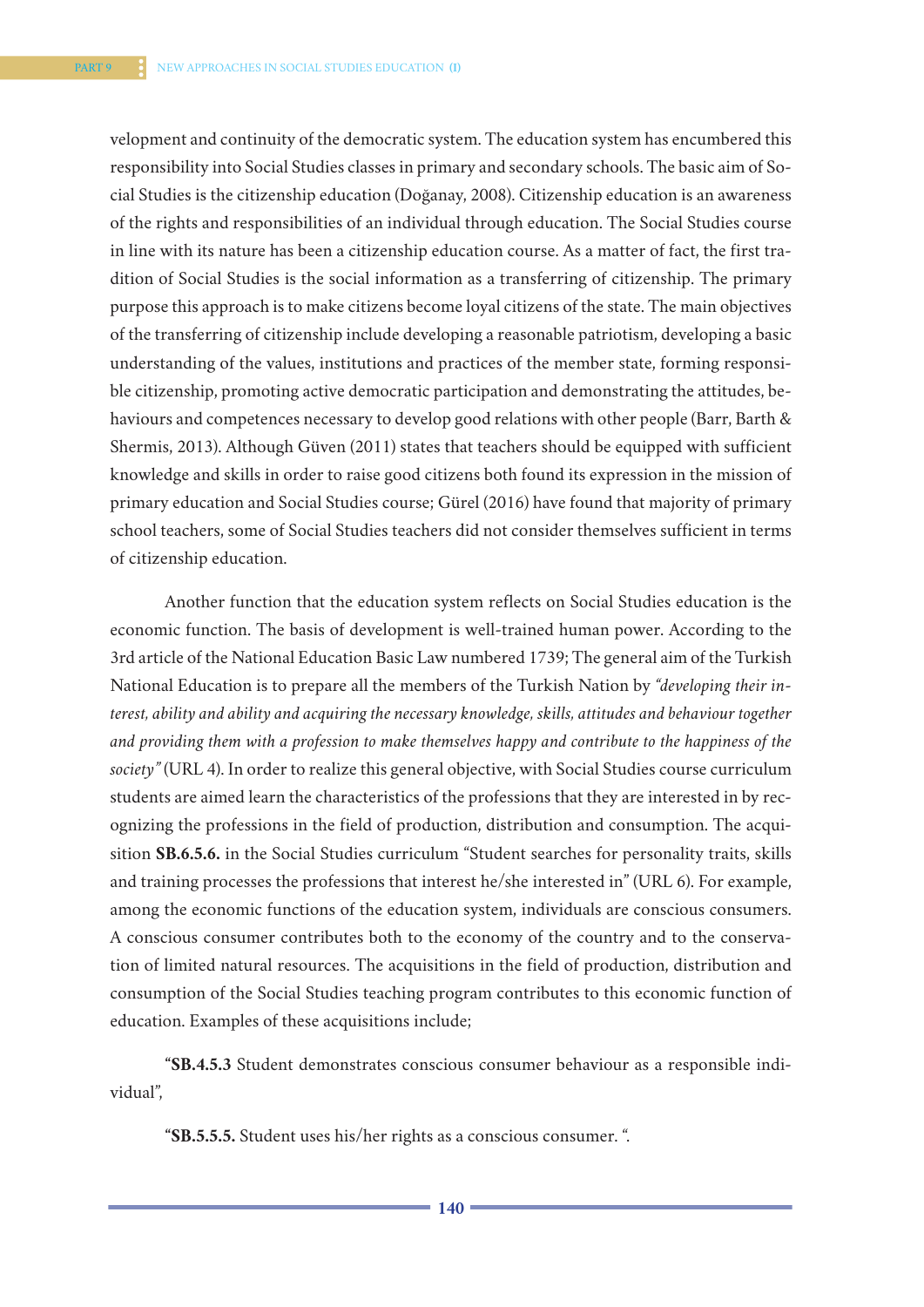With the general objectives of the new Social Studies course curriculum's 1, 5, 6, 11, 14 and 17th students are aimed to know and use the rights about the environment, to define the environment they live in, to have a healthy interaction with the environment and to be sensitive to environmental problems that concern their country and the world with the awareness that they show participation behaviours in solving problems and that they are part of humanity. (Karatekin, 2011). These objectives can be provided through students' having environmental values (Karatekin & Sönmez, 2014) being an environmental literate (Karatekin, K. & Aksoy, 2011) and being an ecological citizen. When the new program is examined, it is seen that the acquisitions directly related to the environment are not sufficient. It seems that existing environmental gains are aimed at providing protectionist environmental behaviours rather than gaining environmental values. "**SB.4.4.5.** The students use technological products without harming themselves, others and nature" "**SB.4.5.5.** The students do not waste resources on his/her environment." Individuals with environmental values cannot be raised by teaching environmental protection behaviours without understanding that human beings are part of nature in the solution of environmental problems.

In the education system the characteristics of the individuals who process the raw materials are also determinants in the quality of education as well as the raw materials and the quality of the teachers who will process this input is more important when it is considered that the students are the inputs of the education system. Therefore the teacher is one of the most basic elements of the education system and determines the quality of the learning-teaching process (Boyd, Lankford, Loeb, Rockoff, & Wyckoff, 2008). No education system can produce services above the quality of the staff that will operate it, so a school is just as good as the teacher in it (Kavcar, 1988). Thus, it is necessary that the teachers who are going into the education system have certain standard and the competences they should have about the teaching profession are determined. Competence is defined as having the professional knowledge, skills and attitudes required to perform duties specific to a profession (MONE, 2008), realizing the expected role in expected quantity and quality by the worker; (Üstüner, Demirtaş, Cömert and Özer, 2009) as a concept that must be acquired by teachers in order to improve the qualifications that teachers have to possess (Köksal, 2008). In Turkey, teacher competencies have been prepared by the Ministry of National Education General Directorate of Teacher Training in order to provide a benchmarking and comparison system for the quality and quality of teachers. As a result of the arrangements made, teachers' general competencies were determined as 6 main competencies, 31 sub-competencies and 233 performance indicators (GDTT, 2008) The 6 main competencies determined are:

- Personal and Professional Values-Professional Development
- Recognition of the Student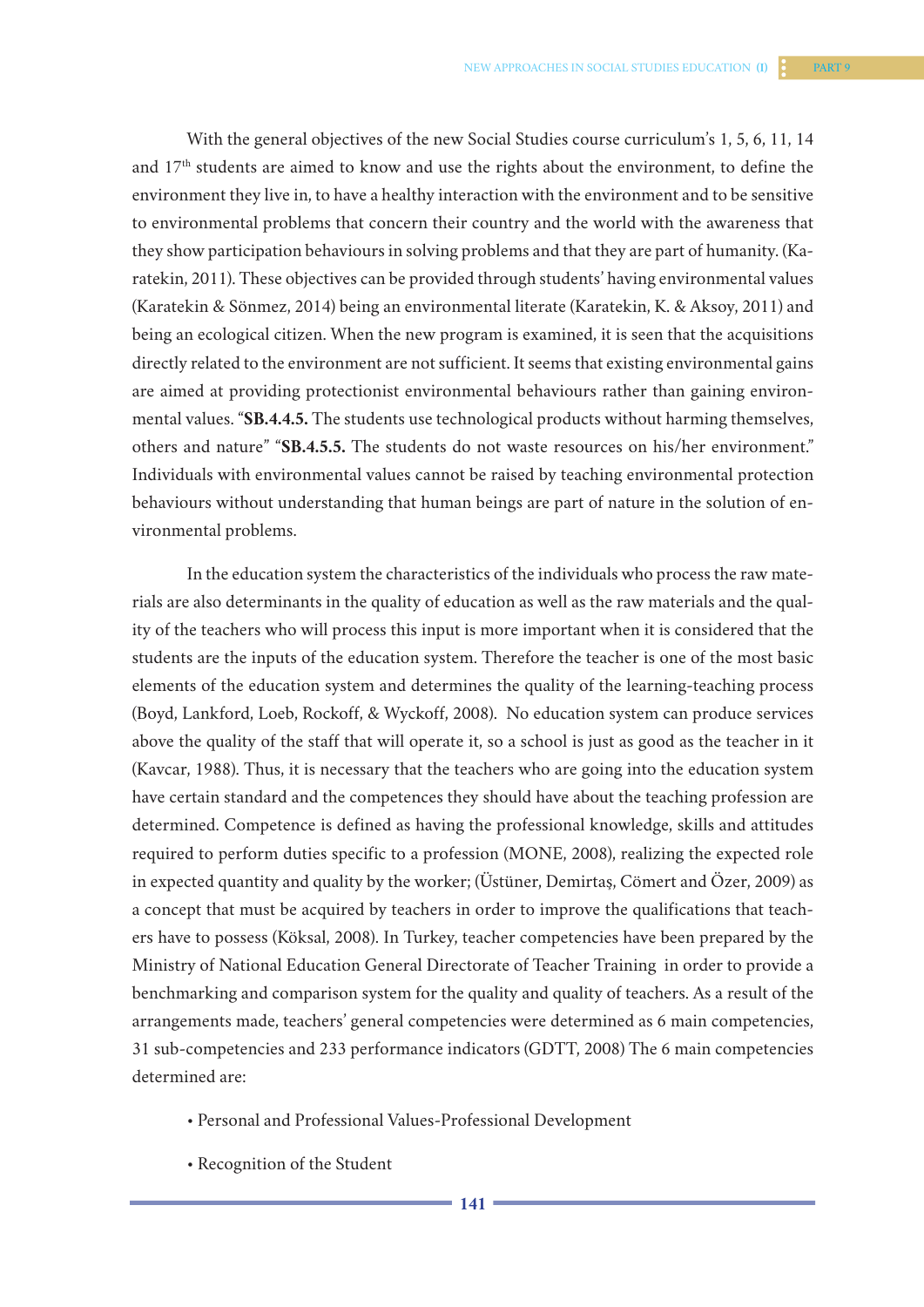- Teaching and Learning Process
- Monitoring and Evaluation of Learning, Development
- School-Family and Social Relations
- Program and Content Information

Apart from these competencies, which all teachers should have, there are special field competences of Social Studies Teacher Training (URL 3) which put into force with the approval numbered 2391 on July 25, 2008. The special field competencies of Social Studies consist of 5 main competencies, 20 sub-competencies and 132 performance indicators. The five main areas of competency identified are:

- Planning and organizing the teaching process
- Learning-teaching process
- Monitoring and evaluation
- To be able to cooperate with school, family and society
- Providing professional development

These competencies are expected to be used in the pre-service teacher training programs of higher education institutions that train teachers (GDTT, 2008). However, as a result of the research done by Uslu (2013), it is concluded that 80% of the special field competencies can be gained; and 20% of special field competencies the courses cannot be obtained with compulsory courses in the Social Studies education undergraduate program. Another result is that 49 of the compulsory courses in Social Studies education program are related to Social Studies teacher special field competencies, but the remaining 10 courses are not related. Karatekin & Topçu (2016) have found that Social Studies teachers felt most inadequate in special field competence was that "to be able to collaborate with the school, family and society"; whereas pre-service Social Studies teacher felt that they were most inadequate in "to be able to planning and organizing the teaching process" special field competence.

Çelikkaya, Karakuş and Demirbaş (2010) have found that Social Studies teachers use traditional assessment tools more than alternative assessment tools. However, the performance indicator within the Social Studies special field competences requires that "Teacher know the process of preparing and applying the different measurement and evaluation tools and methods" that teachers have the ability to prepare and use different measurement tools other than traditional measurement tools.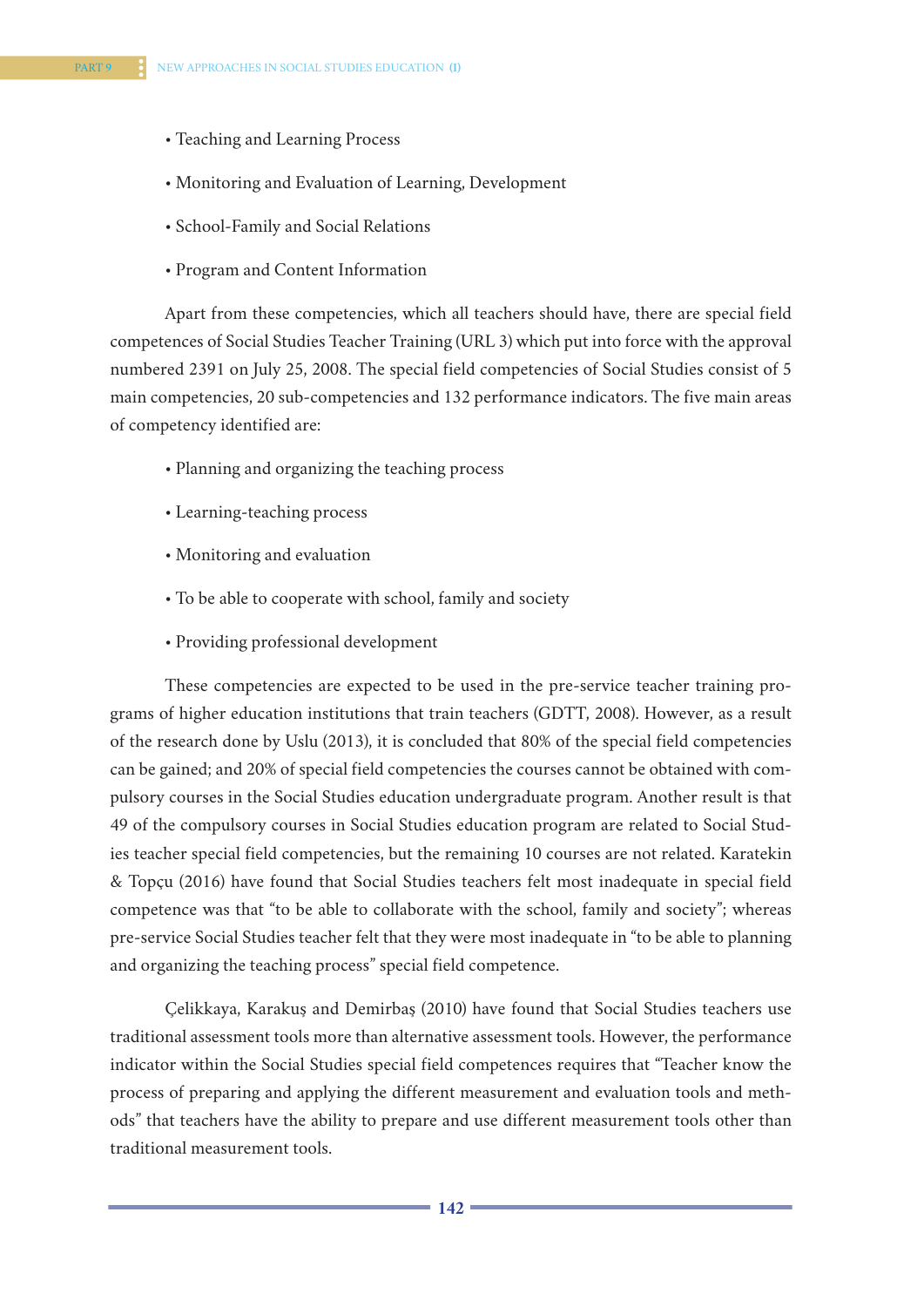Among the special field competencies that Social Studies teachers should possess are knowledge and skills related to teaching strategies, methods and techniques. However, the results of the literature studies have showed that Social Studies teachers do not have enough knowledge about teaching strategies, methods and techniques in pedagogical field knowledge and Social Studies teachers do not go beyond traditional teaching methods and techniques in their lessons (Demircioğlu, Genç & Demircioğlu, 2015, Çelikkaya & Kuş (2009). Kan (2006) thinks that students can develop negative attitudes towards Social Studies lessons because teachers do not know enough about student-centered methods and do not apply them in their classes. These results show that Social Studies teacher and pre-service teachers, both important part of the pre-service and in-service training system, are not at the desired level in terms of special field competencies. For this reason, it is obvious that Social Studies teachers, which are important inputs of the education system, are likely to have problems in reaching the pre-determined goals on the students who are both inputs and outputs of the education system.

One of the important elements of the education system is textbooks. The textbooks were approved by the MONE Board of Education, which is a part of this system and designed in accordance with the curriculum prepared to realize the aims of the education system. One of the reasons why textbooks are important in the Turkish education system is that they are widely used by teachers (İşman, 2008). For this reason, Social Studies textbooks reflect both general objectives of Turkish National Education and general objectives, gains, values and skills included in Social Studies curriculum. However, in the researches have conducted on Social Studies textbooks since 2005, there have been found some deficiencies. As a matter of fact, Kabapınar (2014) states there have been important changes in the textbooks used in our country since 2005 as the necessity of constructivism, but there are certain texts written in line with behavioural learning theory yet. For example, Taş (2007) stated that teachers did not have positive thoughts on the contents of Social Studies textbooks and the contents should be presented in such a way as to ensure that the objectives are realized efficiently. Gülersoy (2013) have stated that the 6th grade Social Studies textbook aims to raise qualified citizen from pragmatic point of view, when looked from accuracy with social realities it has a limited quality that ensures students compatibility with the society they live in, psychologically the book contains accurate information, it encourages learning but that it does not sufficiently take into account the level of readiness of the learners, and it addresses the learner's intelligence areas in terms of the learning-teaching process but it does not support too much consensual learning. Özkan & Tutkun (2014) have given examples in his research and reached the result that 4th and 5th grade Social Studies textbooks are insufficient in content.

Lastly, it is vital to discuss the role of feedback in education system. Feedback is an essential element of an educational system, and thanks to feedback, the educational system re-

**142 143**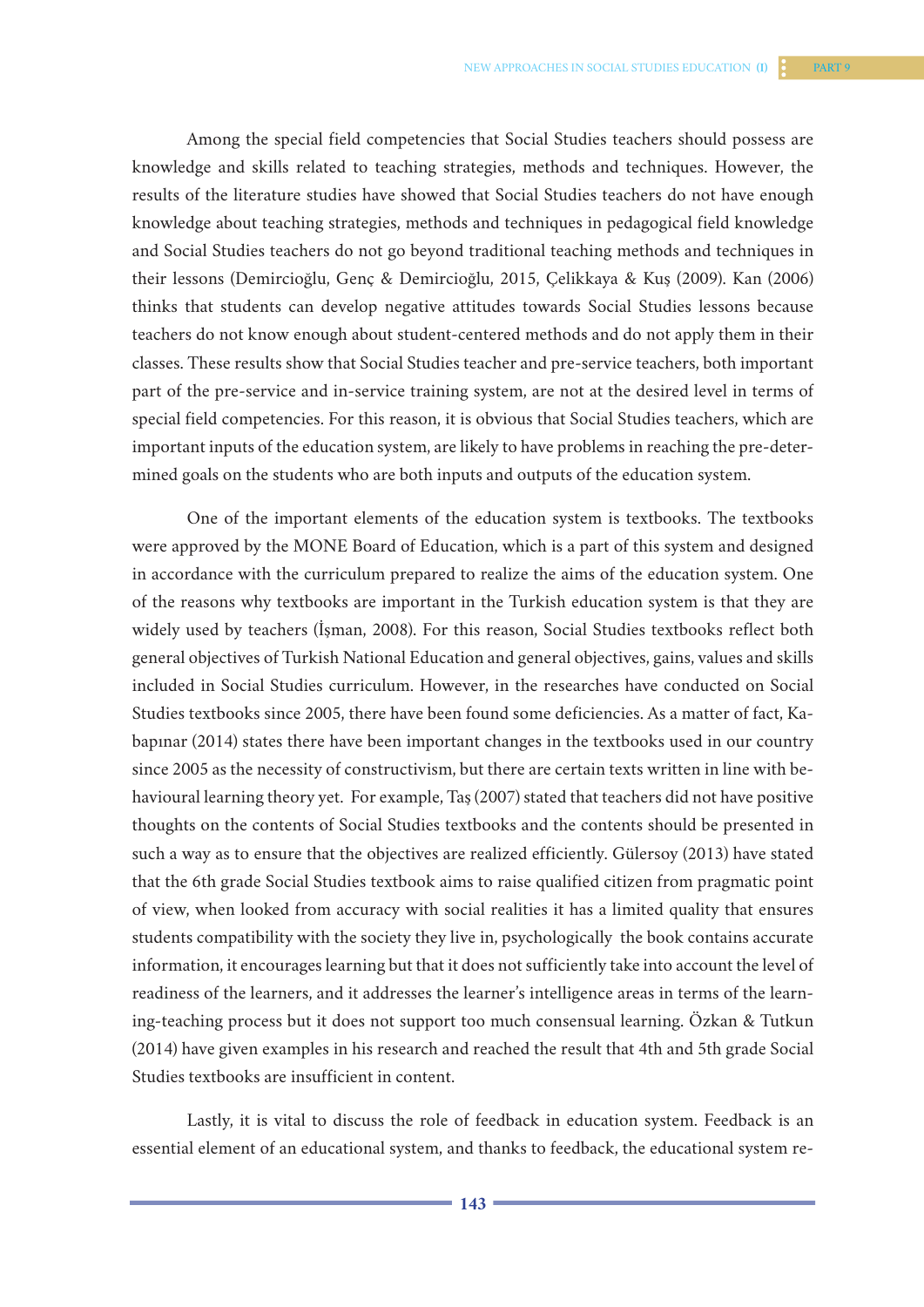news itself. Feedback is such an important issue that it provides information about the quality of education to the all shareholders of education, for example teachers, administrators, policy makers etc. Feedback is used not only on the beginning of the education, but also in the process and at the end of the educational process. All kinds of feedback are based on the measurement results, so in order to give feedback to the shareholders, educational assessment is a must (Crocker & Algina, 1986; Cronbach, 1990). Assessment in educational process is administered for multiple purposes and one of these purposes is to identify the students' aptitude and abilities at the beginning of the education process. This assessment type is named as diagnostic assessment and aims to learn the beginning level of students and gather information about the students' cognitive, affective and psychomotor features. In this type of assessment, to determine the cognitive characteristics'' of students, ability, selection and exemption tests are administered and students background knowledge is measured. Teachers, school administrators and policy makers put account of the results of measurement and revise the educational program and lesson plans according to the results. Also at this stage, attitude scales can be applied to the students to learn their attitudes towards the lessons/topics. As for Social Studies course, all the grade levels, there are some background knowledge which should be known for all the students, for this reason, before the lesson, Social Studies teacher should make some evaluation to learn what his/her students learn about the topic.

After the diagnostic assessment, the other assessment type in the educational process is formative assessment and is administered throughout the process. This assessment type is named as formative because according to the results of this assessment, educational activities are reformed. Thanks to the results of this assessment, students' learning drawbacks, so teachers can apply compensatory learning activities. Formative assessment activities also include parents into the educational process. The results of the formative tests are presented to the parents of the students and by this way, they can learn their children' levels of learning. In this type of assessment, in addition to the tests which are composed of items having the exact answers such as multiple choices, true-false and short answered questions, project and performance assessment techniques can be implemented (Taras, 2005). These assessment techniques allow the measure the abilities such as critical and creative thinking that cannot be identified by the traditional assessment techniques. These abilities are known as 21<sup>th</sup> century abilities and are essential for being global world citizen (Kutlu, Karakaya & Doğan, 2008). Also in order to make students more familiar to the real world problem, authentic assessment techniques can be used. By this way, students' problem solving abilities can be improved. Of course, these techniques require different criteria to evaluate the students' works and rubrics should be used by the teacher to assign points to the students. As for Social Studies, teachers can use so many authentic assessment techniques because in the Social Studies, there are so many topics related to real world, such as ecological problems, natural disasters, debates of an updated political problems etc. Such a close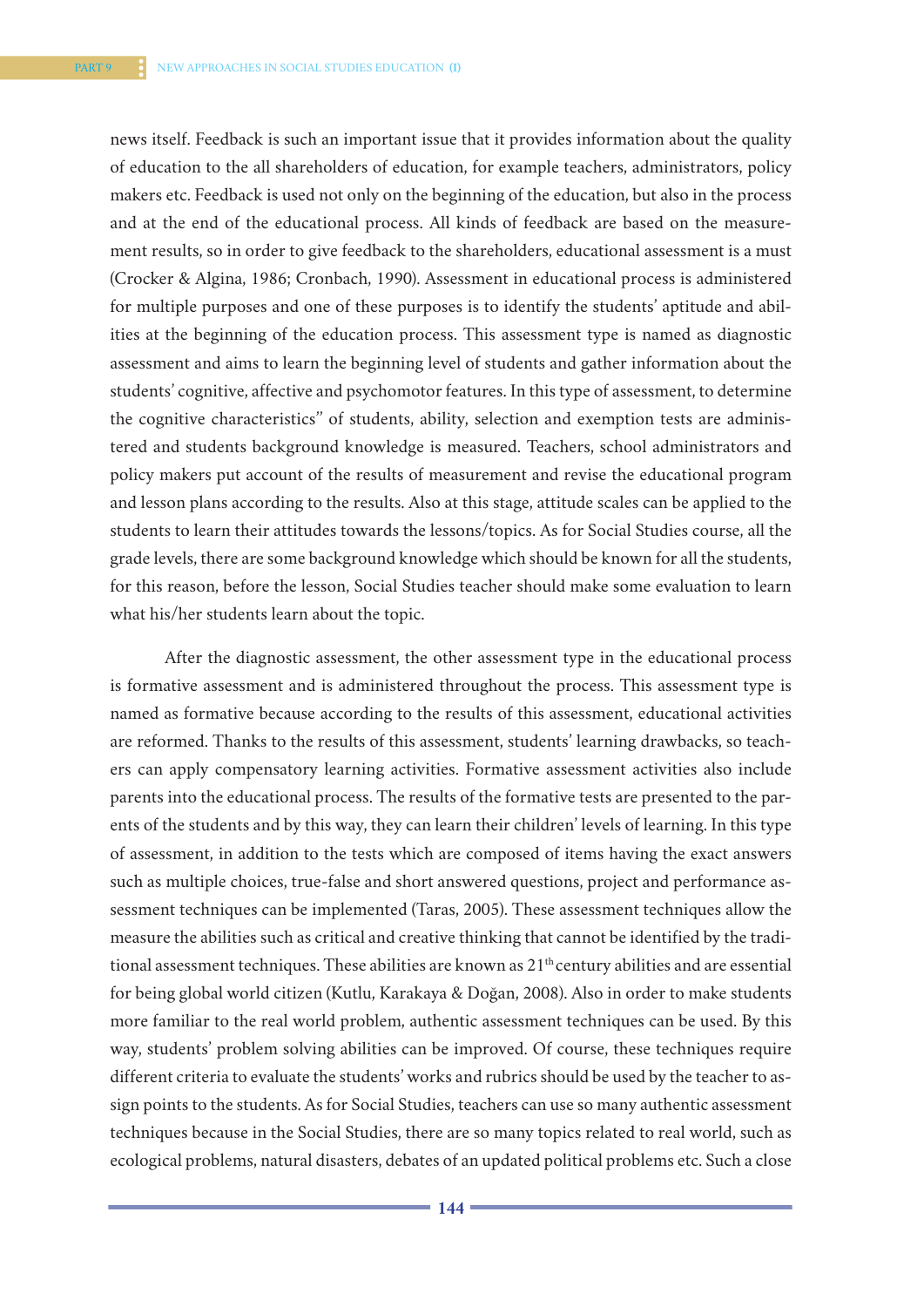relationship between the real world issues makes the usage of authentic assessment technique as a requirement rather than preference for the social science teachers. Thanks to the authentic assessment techniques, students' ability to problem solving, reasoning, making research which is impossible to be evaluated or developed by traditional assessment.

The last type of assessment aims to determine the students' level of learning and in considerate of system approach; the summative assessment shows the level of realization of educational goals. The summative assessment pictures the success of the educational system and gives such crucial information about the system that all of the stakeholders can evaluate themselves by using the results of this measurement. In this type of assessment, it is impossible to evaluate the students' levels according to the all educational goals, because there are so many educational goals to assess in a single test. For this reason, only the critical goals are carried into action. Also in this assessment type, not only the cognitive abilities but also the affective features of the students should be taken into account (Harlen & James, 1997). In Social Studies course, teachers are expected to make a sensation to the students and develop positive attitudes towards to the world, environment and history, so the students' attitudes that are assessed at the beginning of the education, should be assessed for the second time and the difference of the students' features are determined.

## **Results**

Education is an open system that is affected by many systems and affects many systems. All the input, process, output, feedback and environmental elements that should be on an open site are all seen in the education system. If the educational systems do not use inputs that serve their objectives, they will not be able to reach the desired output. When to be looked at the general objectives of the Turkish National Education System, it will be seen that Social Studies course is the most effective course to accomplish these general objectives in primary and secondary schools. In addition, the Social Studies course, complied with its nature, provides important contributions to the social, political and economic functions of education. Therefore, the outputs of the Social Studies education which is a part of the Turkish National Education system are of great importance. By looking at these outputs, it is possible to find out about the sufficiency of teachers, students, materials and curriculum. These deductions are feedback that will help to improve the quality of both the education system and Social Studies education. The education system and Social Studies education, a sub-system of it, should eliminate their deficiencies by considering these feedbacks.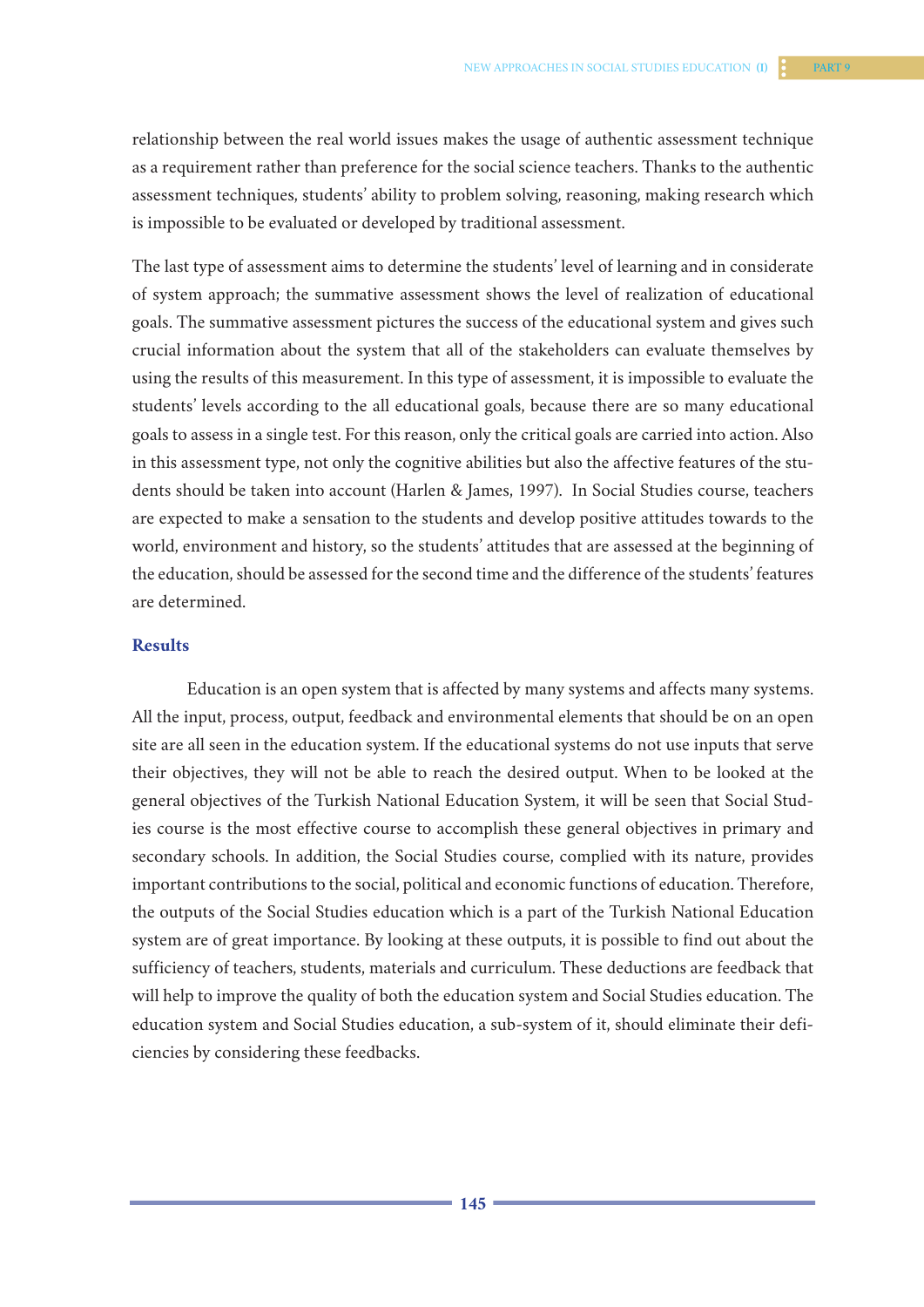#### **REFERENCES**

- Ackoff, R.L. (1971). Towards a System of Systems Concepts. Management Science. 17 (11), 661- 671.
- Ada, Ş. ve Küçükali, R. (2016). Türk Eğitim Sistemi ve Okul Yönetimi. Ankara: Anı Yayıncılık.
- Aydoğan, İ. (2013). Örgüt ve Yönetim Kuramları. (Edt: N. Can). Kuram ve Uygulamada Eğitim Yönetimi. Ankara: Pegem Akademi.
- Barr, R., Barth, J.L. ve Shermis, S.S. (2013). Sosyal Bilgilerin Doğası. (Çev. Edt: C. Dönmez). Ankara: Pegem Akademi.
- Başaran. İ.E. (1993). Türkiye Eğitim Sistemi. Ankara: Kadıoğlu Matbaası.
- Boyd, D., Lankford, H., Loeb, S., Rockoff, J., ve Wyckoff, J. (2008). The Narrowing Gap in New York City Teacher Qualifications and its Implications for Student Achievement in High-Poverty Schools. Journal of Policy Analysis and Management, 27(4), 793-818.
- Buluç, B. (2010). Eğitimin Amaç ve İşlevleri. (Edt. E. Karip). Eğitim Bilimine Giriş. Ankara: Pegem Akademi.
- Bursalıoğlu, Z. (1970). Eğitim Örgütüne Sistem Yaklaşımı. Ankara Üniversitesi Eğitim Bilimleri Fakültesi Dergisi. 3(1), 57-64.
- Çalık, T. (2013). Yönetim Kuramları ve İnsan. (Edt. S. Özdemir). Türk Eğitim Sistemi ve Okul Yönetimi. Ankara: Pegem Akademi.
- Çelikkaya, T ve Kuş, Z. (2009). Sosyal Bilgiler Öğretmenlerinin Kullandıkları Yöntem ve Teknikler. Uludağ Üniversitesi Eğitim Fakültesi Dergisi. 22(2), 741-758.
- Çelikkaya, T., Karakuş, U. ve Demirbaş, Ç.Ö. (2010). Sosyal Bilgiler Öğretmenlerinim Değerlendirme Araçlarını Kullanma Düzeyleri ve Karşılaştıkları Sorunlar. Ahi Evran Üniversitesi Eğitim Fakültesi Dergisi. 11 (1), 57-76.
- Crocker, L. ve Algina, J. (1986). Introduction Classical and Modern Test Theory. New York: Harcourt Brace Javonovich College Publishers.
- Cronbach, L. J. (1990). Essentials of Psychological Testing. (5. Baskı). New York: Harper Collins Publishers.
- Demircioğlu, İ.H., Genç, İ. ve Demircioğlu, E. (2015). Sosyal Bilgiler Öğretmen Adaylarının Öğretim Strateji, Yöntem ve Teknikleriyle İlgili Bilgi Düzeylerinin Değerlendirilmesi. Abant İzzet Baysal Üniversitesi Eğitim Fakültesi Dergisi. 15 (USBES Özel Sayısı 1), 18-34.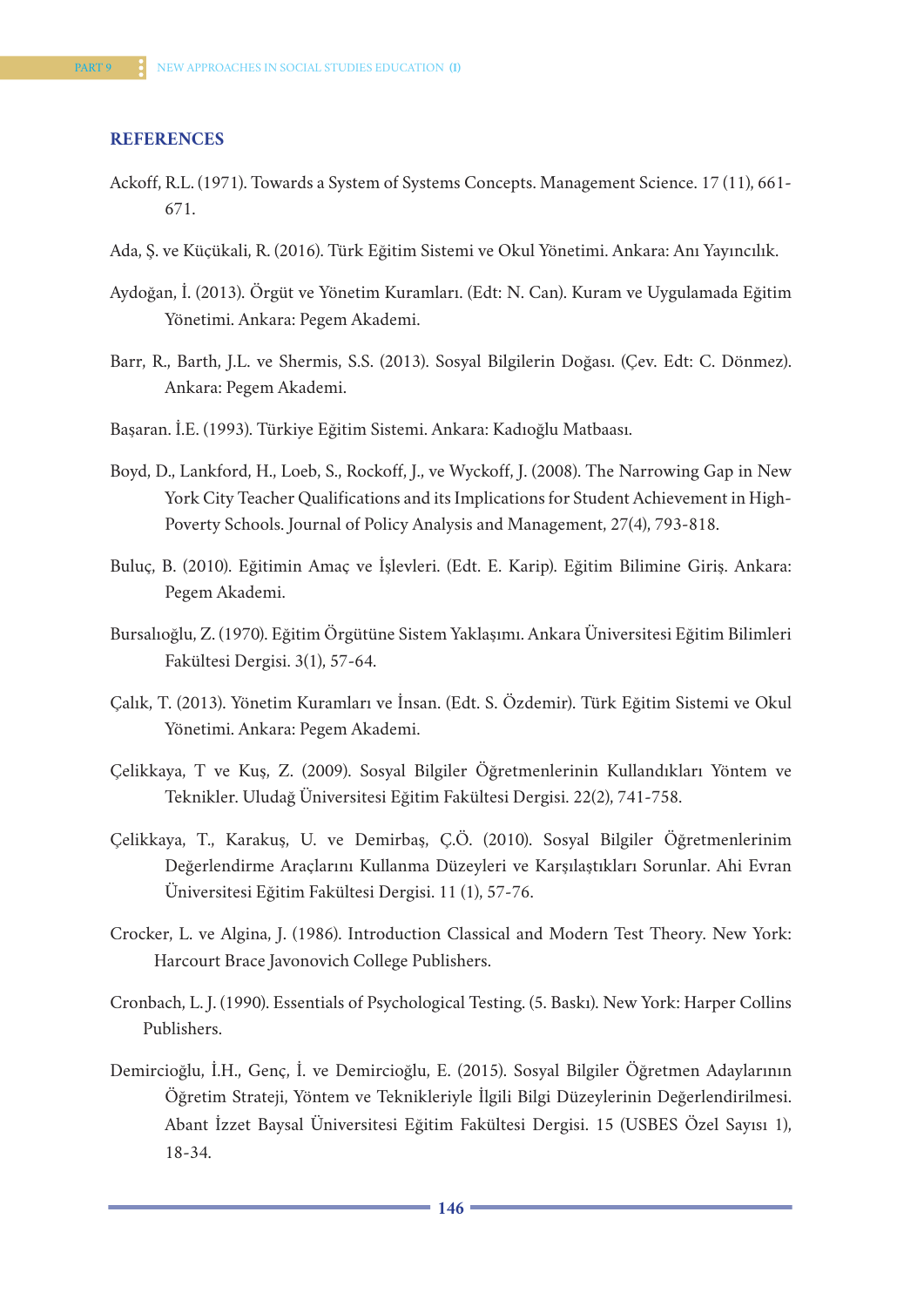- Doğanay, A. (2008). Çağdaş Sosyal Bilgiler Anlayışı Işığında Yeni Sosyal Bilgiler Programının Değerlendirilmesi. Ç.Ü. Sosyal Bilimler Enstitüsü Dergisi. 17 (2), 77-96.
- Ertürk, S. (1972). Eğitimde Program Geliştirme. Ankara: Yelkentepe Yayınları.
- Fidan, N. ve Erden, M. (1998). Eğitime Giriş. İstanbul Alkım Yayınları.
- Filiz, S.B. (2011). Eğitimle İlgili Temel Kavramlar. (Edt: Ç. Özdemir). Eğitim Bilimine Giriş. Ankara: Pegem Akademi.
- GDTT, (2008). Öğretmen Yeterlikleri Öğretmenlik Mesleği Genel ve Özel Alan Yeterlikleri (1. Baskı). Ankara: Devlet Kitapları.
- Gelişli, Y. (2011). Eğitim İşlevleri. (Edt. M.Ç. Özdemir). Eğitim Bilimine Giriş. Ankara: Pegem Akademi.
- Gülersoy, A.E. (2013). İdeal Ders Kitabı Arayışında Sosyal Bilgiler Ders Kitaplarının Bazı Özellikler Açısından İncelenmesi. International Journal of New Trends in Arts, Sports ve Science Education 2 (1), 8-26.
- Gürel, D. (2016). Sınıf ve Sosyal Bilgiler Öğretmenlerinin İlkokul 4. Sınıf İnsan Hakları, Yurttaşlık ve Demokrasi Dersine Yönelik Görüşlerinin Karşılıklı Olarak İncelenmesi. Ahi Evran Üniversitesi Kırşehir Eğitim Fakültesi Dergisi (KEFAD)17 (3), 641-660
- Gürsel, M (2008). Öğrenen Örgütler. (Edt: A. M. Sünbül). Eğitime Yeni Bakışlar 1. Konya: Eğitim Akademi Yayınları.
- Gürsel, M. (2012). Türk Eğitim Sistemi ve Okul Yönetimi (Kavramlar, Süreçler ve Uygulamalar). Konya Eğitim Yayınevi.
- Güven, S. (2011). Sosyal Bilgiler Dersinde Vatandaşlık Eğitimi ve Vatandaşlık Eğitiminde Modeller. (Edt: R. Turan, A. M. Sümbül ve H. Akdağ). Sosyal Bilgiler Öğretiminde Yeni Yaklaşımlar-II. Ankara:Pegem Akademi.
- Harlen, W. ve James, M. (1997). Assessment and Learning: Differences and Realitonships Between Formative and Summative Asessment. Assesment In Education: Principles, Policy ve Practice, 4(3), 365-379.
- Hesapçıoğlu, M. (1998). Öğretim İlke ve Yöntemleri: Eğitim Programları ve Öğretim. İstanbul: Beta Yayınları
- Hoşgörür, V ve Taştan, N. (2012). Eğitimin İşlevleri. (Edt: Ö. Demirel ve Z. Kaya). Eğitim Bilimine Giriş. Ankara: Pegem Akademi.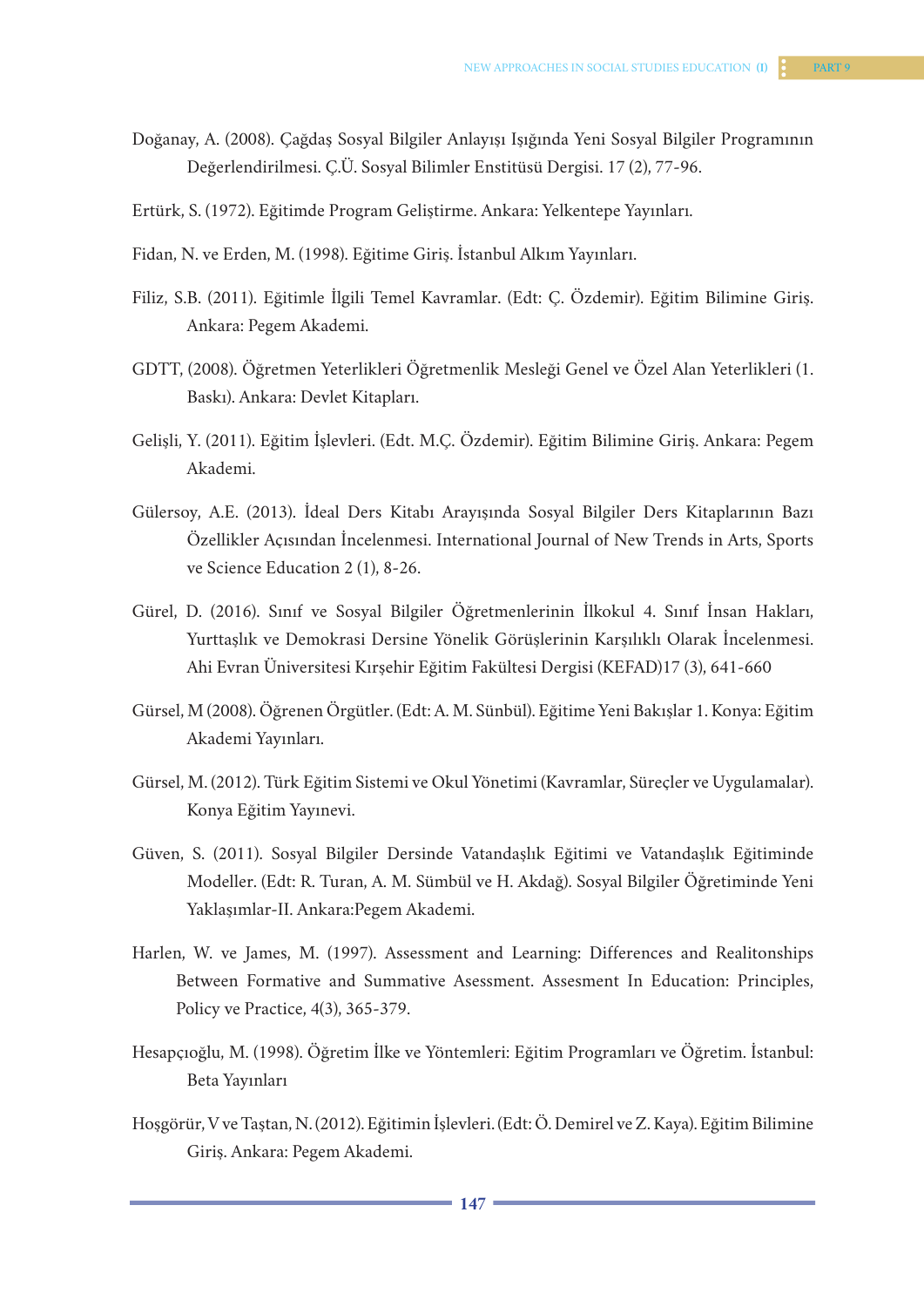- Hoy, W.K. ve Miskel, C.G. (2010). Educational Adminisration. (Çev. Edt: S. Turan). Ankara: Nobel Yayın Dağıtım.
- İlğan, A. (2013). Örgüt ve Yönetim Bilimine Giriş. (Edt: H. B. Memduhoğlu ve K. Yılmaz). Türk Eğitim Sistemi ve Okul Yönetimi. Ankara: Pegem Akademi.
- İşman, A. (2008). Öğretim Teknolojileri ve Materyal Tasarımı. Ankara: Pegem Akademi.
- Kabapınar, Y. (2014). Kuramdan Uygulamaya Sosyal Bilgiler Öğretimi, Ankara: Pegem Akademi.
- Kan, Ç. (2006). Etkili Sosyal Bilgiler Öğretimi Arayışı. Kastamonu Eğitim Dergisi. 14 (2), 537- 544.
- Karatekin, K. ve Aksoy, B. (2012). Sosyal Bilgiler Öğretmen Adaylarının Çevre Okuryazarlık Düzeylerinin Çeşitli Değişkenler Açısından İncelenmesi, Turkish Studies - International Periodical For The Languages, Literature and History of Turkish or Turkic, 7 (1), 1423- 1438.
- Karatekin, K. ve Sönmez, Ö.F. (2014). Çevresel Değerler ve Eğitimi. (Edt: R. Turan ve K. Ulusoy). Farklı Yönleriyle Değerler Eğitimi. Ankara: Pegem Akademi.
- Karatekin, K. (2011). Sosyal Bilgilerde Çevre Eğitimi. (Edt: R. Turan, A.M. Sünbül ve H. Akdağ). Sosyal Bilgiler Öğretiminde Yeni Yaklaşımlar II. Ankara: Pegem Akademi.
- Karatekin, K., Topçu, E. (28-30 Nisan, 2016). Sosyal Bilgiler Öğretmen ve Öğretmen Adaylarının Öz Değerlendirmeleri Doğrultusunda Özel Alan Yeterliklerinin Karşılaştırılması. Uluslararası Sosyal Bilgiler Eğitimi Sempozyumu. Pamukkale Üniversitesi, Denizli/ Türkiye.
- Katz, D., Kahn, R. L. (1978). The Social Psychology of Organizations (2nd ed). New York: Wiley.
- Kavcar, C. (1998). Geleceğin Teknolojileri. Öğretmen Yetiştiren Yükseköğretim Kurumlarının Dünü- Bugünü-Geleceği Sempozyumu 8-11 Haziran 1987. Ankara: Gazi Ü. Yay.(39).
- Kaya, Y.K. (1984). Eğitim Yönetimi: Kuram ve Türkiye'deki Uygulama. (2. Baskı). Ankara: Türkiye ve Amme İdaresi Enstitüsü Yayınları.
- Köksal, N. (2008). Öğretmenlik Mesleği Genel Yeterliklerinin Öğretmen, Müdür ve Bakanlık
- Kutlu, Ö., Karakaya, İ. ve Doğan, C.D.(2008). Öğrenci Başarısının Belirlenmesi: Performansa ve Portfolyoya Dayalı Durum Belirleme. Ankara: Pegem Yayınevi.
- Marshall, G. (2009). Sosyoloji Sözlüğü. (Çev: O. Akınhay ve D. Kömürcü). Ankara: Bilim ve Sanat Yayınları.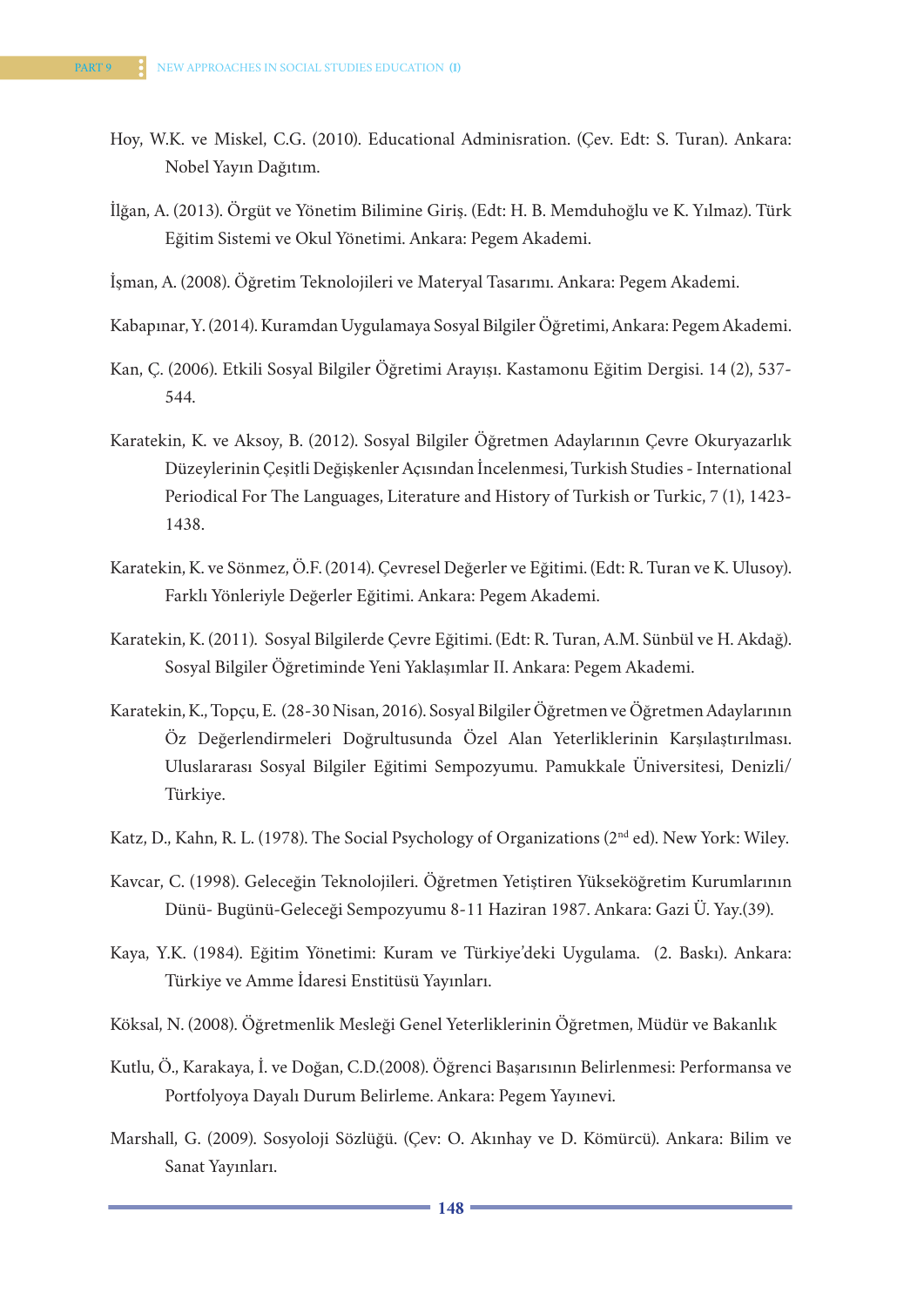MONE (2008). Öğretmenlik Mesleği Genel ve Özel Alan Yeterlikleri. Ankara: MEB Yayınları.

- Odabaşı, F. (1997). Eğitimde Sistem Yaklaşımı ve Eğitim Teknolojisi. Eğitim ve Bilim. 21(106), 23-34.
- Ornstein, A. C., ve Hunkins, F. P. (1993). Curriculum: Foundations, Principles, and Issues. Boston: Allyn and Bacon.
- Özkan, R. ve Tutkun, S.B. (2014). İlköğretim Sosyal Alan Ders Kitaplarının Görsel Boyut ve İçerik Tutarlılığı Açısından İncelenmesi. The Journal of Academic Social Science Studies. (24), 371-386.
- Ramage, M ve Shipp, K. (2009). Systeems Thinkers. London: Springer.
- Safran, M. (2008). Sosyal Bilgiler Öğretimine Bakış. (Edt: B. Tay ve A. Öcal). Özel Öğretim Yöntemleriyle Sosyal Bilgiler Öğretimi. Ankara: Pegem Akademi.
- Şahin, C. (2013). Bir Eğitim Örgütü Olarak Okulun İşleyişi ve Yapısı. (Edt: N. Can). Kuram ve Uygulamada Eğitim Yönetimi. Ankara: Pegem Akademi.
- Şahin, M., Şahin, S. ve Yıldız, D.G. (2016). Sosyal Bilgiler Eğitimi Programı ve Dünya Vatandaşlığı: Öğretmen Adaylarının Perspektifinden. Hacettepe Üniversitesi Eğitim Fakültesi Dergisi 31(2), 369-390.
- Sarıaslan, H. (1984). Sistem Analizinin Temelleri. Ankara Üniversitesi SBF Dergisi. 39 (1), 51- 63.
- Saylor, J. G., Alexander, W. M., ve Lewis, A. J. (1981). Curriculum Planning for better Teaching and Learning. New York: Holt, Rinehart.
- Sezgin, F. (2013). Sosyal Bir Sistem Olarak Okul. (Edt: S. Özdemir). Eğitim Yönetiminde Kuram ve Uygulama. Ankara: Pegem Akademi.
- Şişman, M. (2010). Türk Eğitim Sistemi ve Okul Yönetimi. Ankara: Pegem Akademi.
- Sönmez, V. (2010 a). Öğretim İlke ve Yöntemleri. Ankara: Anı Yayıncılık.
- Sönmez, V. (2010 b). Program Geliştirmede Öğretmen El Kitabı. Ankara: Anı Yayıncılık.
- Taras, M.(2005). Assessment-Summative and Formative-Some Theoretical Reflections. British Journal of Educational Studies, 53(4), 466-478.
- Taş, A.M. (2007). Yeni Sosyal Bilgiler Ders Kitaplarına İlişkin Öğretmen Görüşlerinin Belirlenmesi. Selçuk Üniversitesi Sosyal Bilimler Enstitüsü Dergisi. 1(17), 519-532.